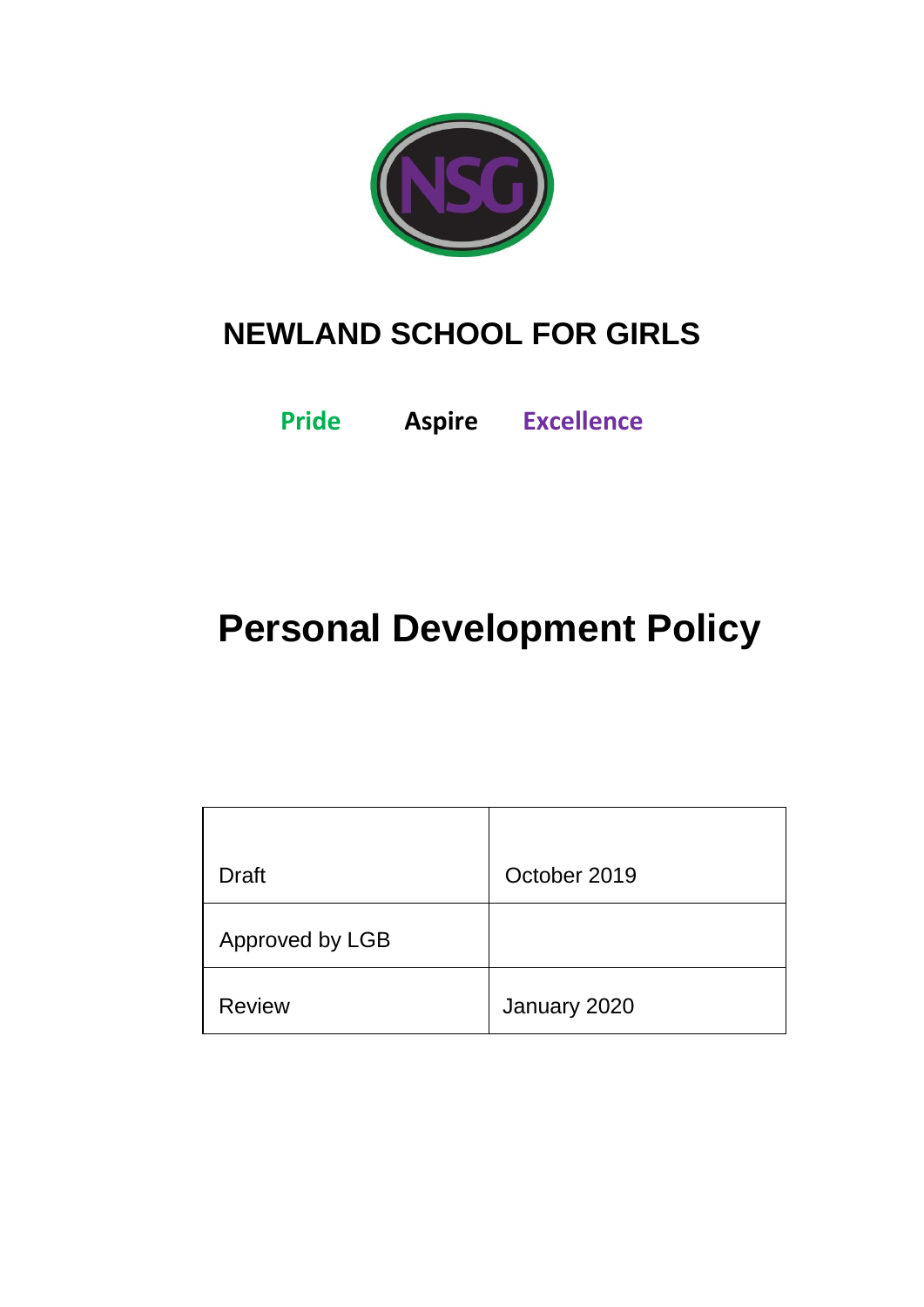# **1. Aims**

The aims of relationships and sex education (RSE) at our school are to ensure students learn about:

- different types of relationships, including friendships, family relationships, intimate relationships, dealing with strangers
- how to recognise, understand and build healthy relationships, including self-respect and respect for others, commitment, tolerance, boundaries and consent, and how to manage conflict, and also how
- to recognise unhealthy relationships:
- how relationships may affect health and wellbeing, including mental health;
- healthy relationships and safety online; and
- factual knowledge around sex, sexual health and sexuality, set firmly within the context of relationships.

The aims above are in line with the core expectations that we promote to all students: maintain a positive attitude, show respect for all and display high levels of commitment to being the best you can be.

# **2. Statutory requirements**

Under 'Policy statement: relationships education, relationships and sex education, and personal, social, health and economic education', RSE will become statutory in all schools from September 2019.

All schools must provide a Personal Development curriculum that is broadly based, balanced and meets the needs of all pupils. Under section 78 of the Education Act 2002 and the Academies Act 2010, a Personal Development curriculum:

- Promotes the spiritual, moral, cultural, mental and physical development of pupils at the school and of society, and
- Prepares pupils at the school for the opportunities, responsibilities and experiences of later life.

The Relationships Education, Relationships and Sex Education and Health Education (England) Regulations 2019, made under sections 34 and 35 of the Children and Social Work Act 2017, make Relationships and Sex Education (RSE) compulsory for all pupils receiving secondary education.

At Newland School for Girls we have chosen to implement the teaching of RSE as set out in this policy from 2019. We are confident that the Personal Development curriculums covers all aspects of Relationships and Sex Education and Health Education in an age-appropriate way.

# **3. Definition**

RSE is about the emotional, social and cultural development of pupils, and involves learning about relationships, sexual health, sexuality, healthy lifestyles, diversity and personal identity.

RSE involves a combination of sharing information, and exploring issues and values.

RSE is **not** about the promotion of sexual activity.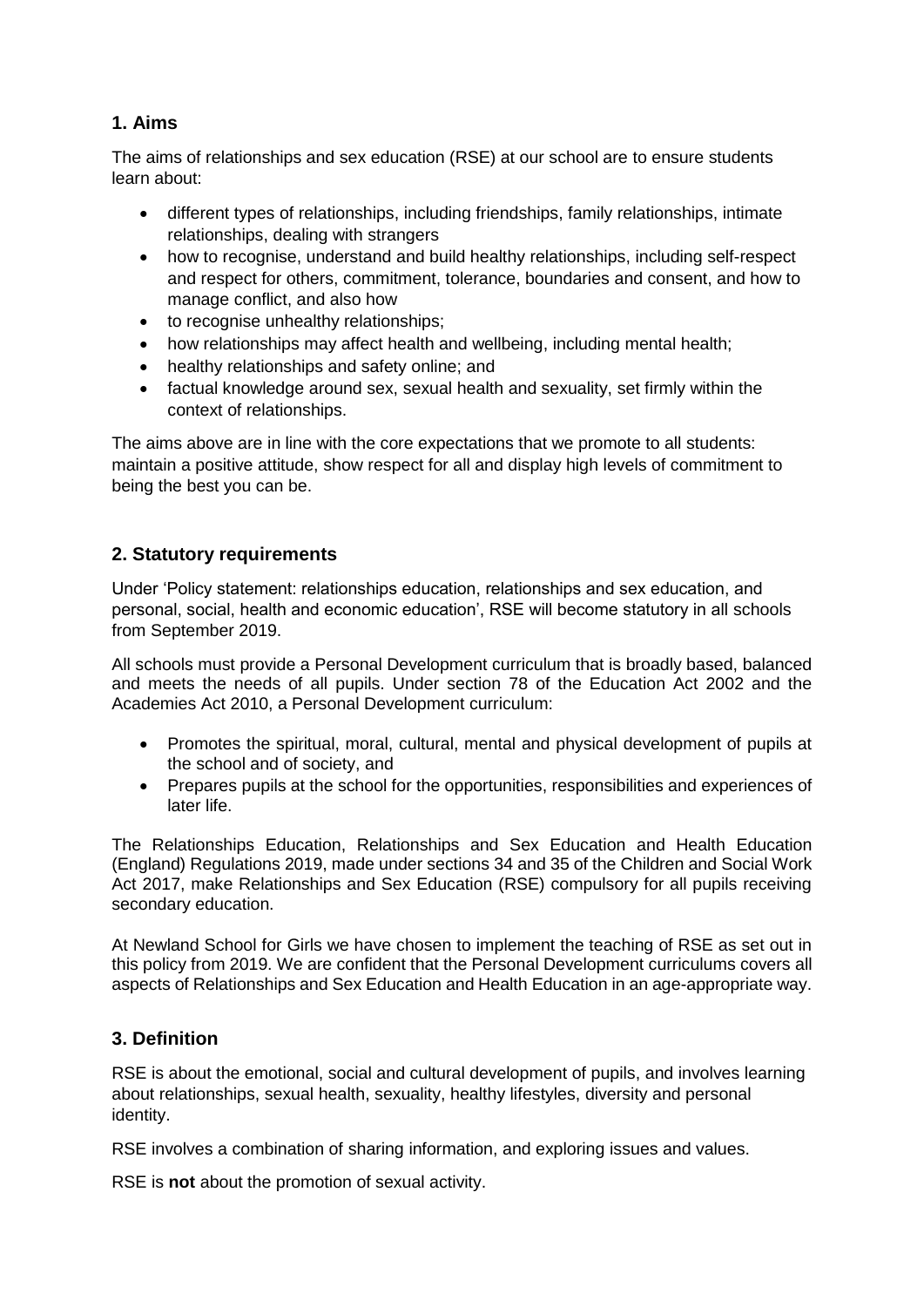# **4. Delivery of RSE**

Through the personal development programme students are able to identify what a healthy relationships looks like, they can make informed choices in regards to safer sex and sexual health in later years. They have awareness regarding the risks that young people can be exposed to and understanding of how to effectively manage these situations. They can make well informed choices when it comes to their mental and physical well-being.

Personal development programme fully informs of dangers and risks to their safety and security and ensures they have a range of strategies to deal effectively with issues when they arise.

**Secondary Relationships and Sex Education** – statutory, with a parental right of withdrawal up to the age of 15\*, the child has the right to choose come the third term before the child turns 16.

The areas of knowledge to be covered by the end of secondary are:

- **Families**
- Respectful relationships, including friendships
- · Online and media
- Being safe
- Intimate and sexual relationships, including sexual health

The guidance is clear about the knowledge needed to support good sexual health: the full range of contraception; facts and choices around pregnancy; STI information; and how to get help from sexual health services. There is also a focus on consent: both actively communicating consent and recognising consent from others.

### **Physical Health and Wellbeing Education** – statutory, with no parental right of withdrawal

The areas of knowledge to be covered in secondary are:

- Mental wellbeing
- Internet safety and harms
- Physical health and fitness
- **Healthy eating**
- Drugs, alcohol and tobacco
- Health and prevention
- Basic first aid
- Changing adolescent body

The guidance places equal importance on mental wellbeing and physical health.

### **Cross curriculum teaching**

- Many of these Physical Health and Wellbeing topics are already covered in the PE, Food and computing curriculums and have been altered accordingly.
- Biological aspects of RSE are taught within the science curriculum.
- Some of the Mental Health aspects are taught through English lessons
- Relationships is also covered in RE lessons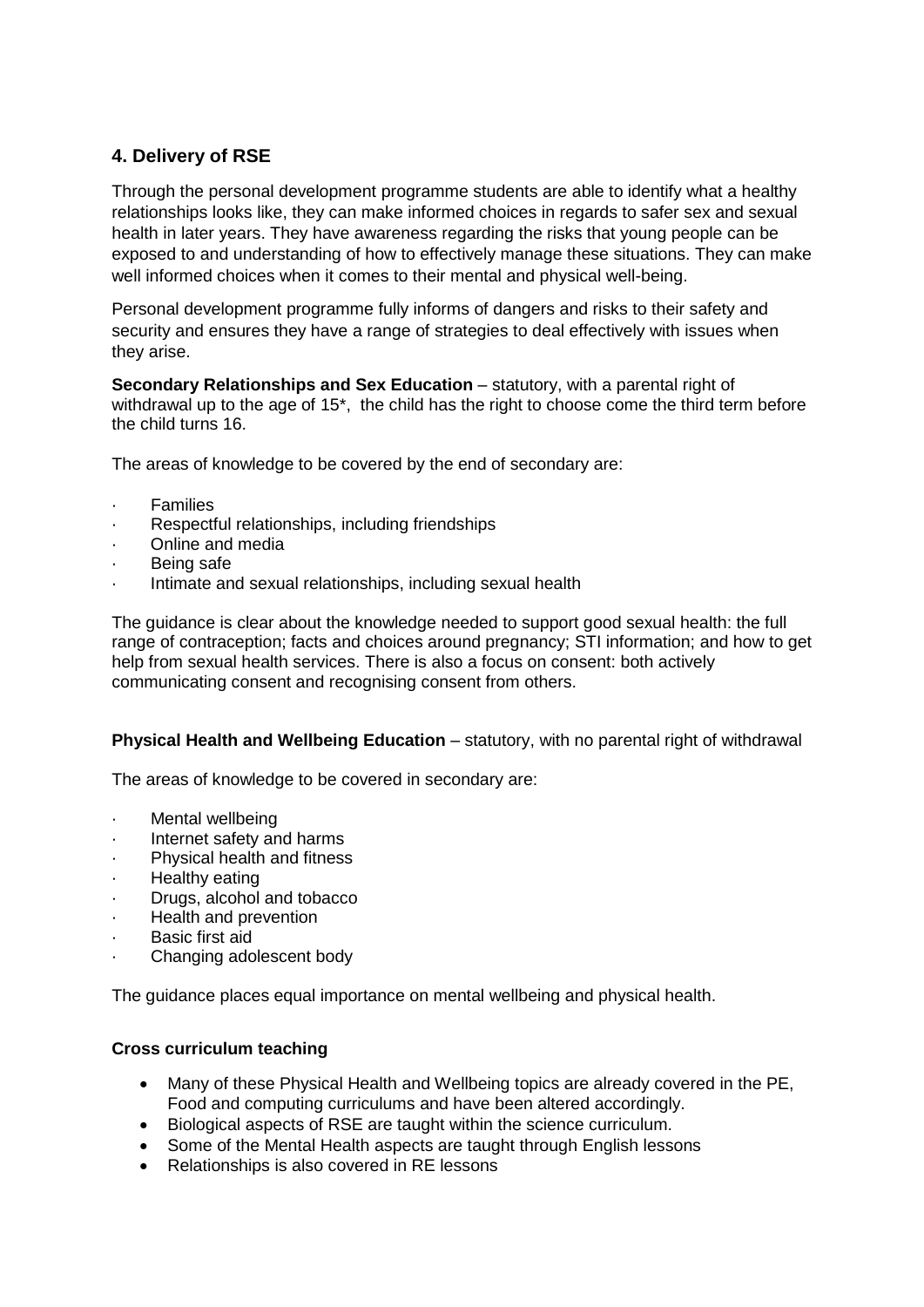The majority of the RSE curriculum is delivered during P4 Personal Development lessons. These lesson are taught by the students P4 teacher over three 25 minute lessons each week. The HOH are responsible for the monitoring and quality assurance of the curriculum, and are line managed by a member of the Senior Leadership team.

Pupils will be supported with developing the following skills:

- Communication, including how to manage changing relationships and emotions
- Recognising and assessing potential risks
- Assertiveness
- Seeking help and support when required
- Informed decision-making
- Self-respect and empathy for others
- Recognising and maximising a healthy lifestyle
- Managing conflict
- Discussion and group work

### **Inclusive Curriculum**

The personal development programme is fully inclusive and all areas of the curriculum can be accessed by all students irrelevant of ability. Teachers will need, as always, to tailor each lesson to meet the needs of the students in their classes. To support this differentiation, many pre-planned lessons suggest creative learning activities that allow students to choose the media with which they work and give them scope to work to their full potential. Inclusivity and respect for self and others is integral to our curriculum.

Staff are aware that some pupils are more vulnerable to exploitation, bullying and other issues due to the nature of their SEND. Relationships Education and RSE can also be particularly important subjects for some pupils; for example, those with Social, Emotional and Mental Health needs or learning disabilities. Such factors will be taken into consideration in designing and teaching these subjects. As with all teaching for these subjects, schools should ensure that their teaching is sensitive, age-appropriate, and developmentally appropriate and delivered with reference to the law.

# **5. Roles and responsibilities**

### **5.1 The governing board**

The governing board will approve the RSE policy, and hold the headteacher to account for its implementation. Named link Governor is Gill Beckett.

## **5.2 The headteacher**

The headteacher is responsible for ensuring that RSE is taught consistently across the school, and for managing requests to withdraw pupils from non-statutory components of RSE (see section 6).

It is the responsibility of the headteacher to ensure that staff and parents are informed about the RSE policy, and that the policy is implemented effectively. It is also the headteacher's responsibility to ensure that members of staff are given sufficient training, so that they can teach effectively and handle any difficult issues with sensitivity.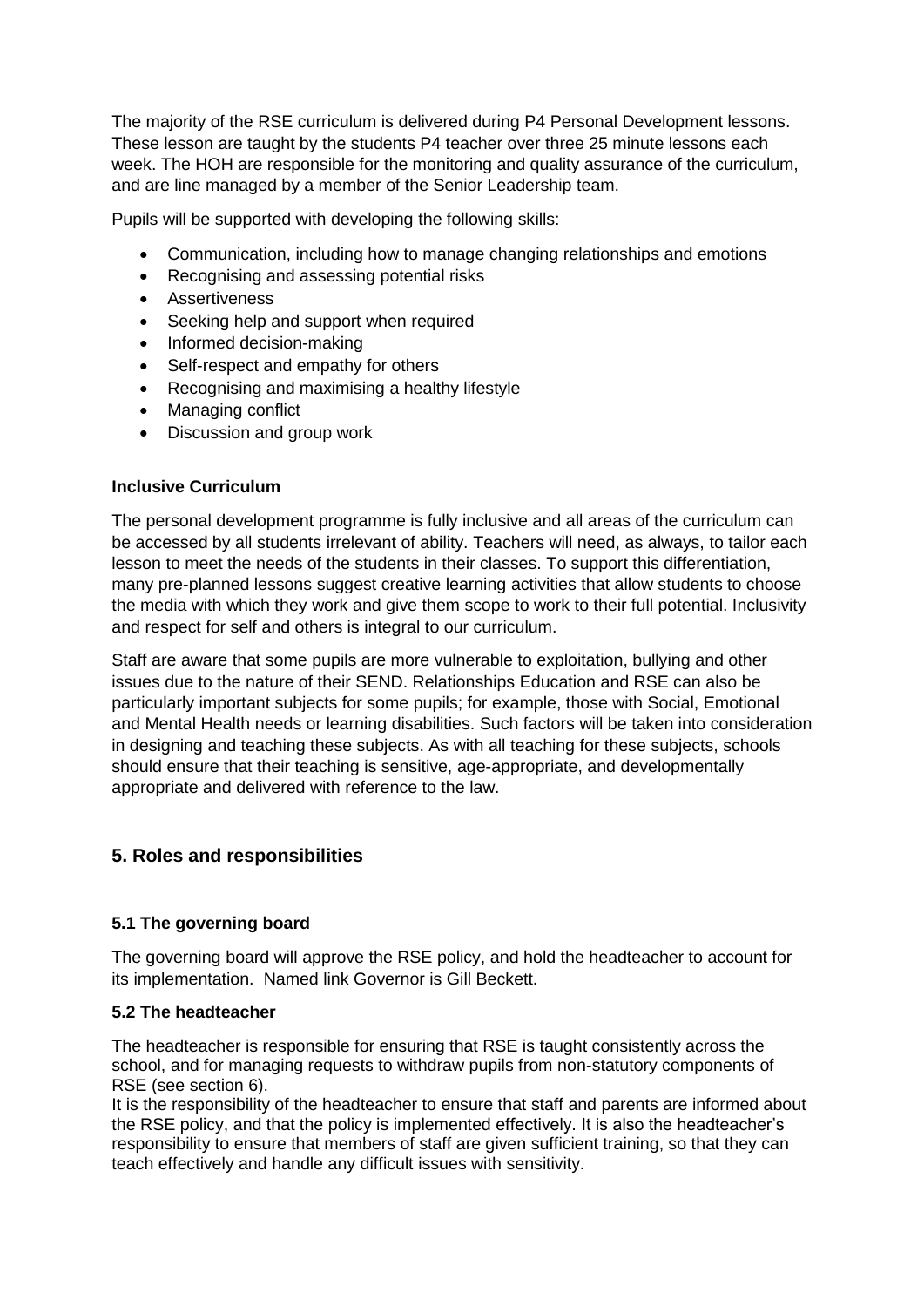The headteacher liaises with external agencies regarding the school RSE programme and ensures that all adults who work with children on these issues are aware of the school policy, and that they work within this framework. The headteacher monitors this policy on a regular basis and reports to governors, when requested, on the effectiveness of the policy.

# **5.3 Staff**

Staff are responsible for:

- Delivering RSE in a sensitive way
- Modelling positive attitudes to RSE
- Monitoring progress
- Responding to the needs of individual pupils
- Responding appropriately to pupils whose parents wish them to be withdrawn from the non-statutory components of RSE

Staff do not have the right to opt out of teaching RSE. Staff who have concerns about teaching RSE are encouraged to discuss this with the headteacher.

### **5.4 Pupil**

Pupils are expected to engage fully in RSE and, when discussing issues related to RSE, treat others with respect and sensitivity. This response is in line with our core values of maintaining a positive attitude, respect for others at all times and displaying high levels of commitment.

### **6. Parents' right to withdraw**

Parents' have the right to withdraw their children from the non-statutory components of RSE.

Parents can identify when RSE is being covered by referring to the PHSE 5 year overview document on the school website.

Requests for withdrawal should be put in writing and addressed to the headteacher. A copy of withdrawal requests will be placed in the pupil's educational record. The headteacher will discuss the request with parents and take appropriate action.

Appropriate alternative work will be given to pupils who are withdrawn from RSE.

### **7. Training**

Staff are trained termly on the delivery of RSE and meet on a regular basis with the Head of HOH during Weekly Meetings, on INSET days and during CPD twilight sessions.

The SLT lead for RSE will also invite visitors from outside the school, such as school nurses or sexual health professionals, to provide support and training to staff teaching RSE.

#### **8. Monitoring arrangements**